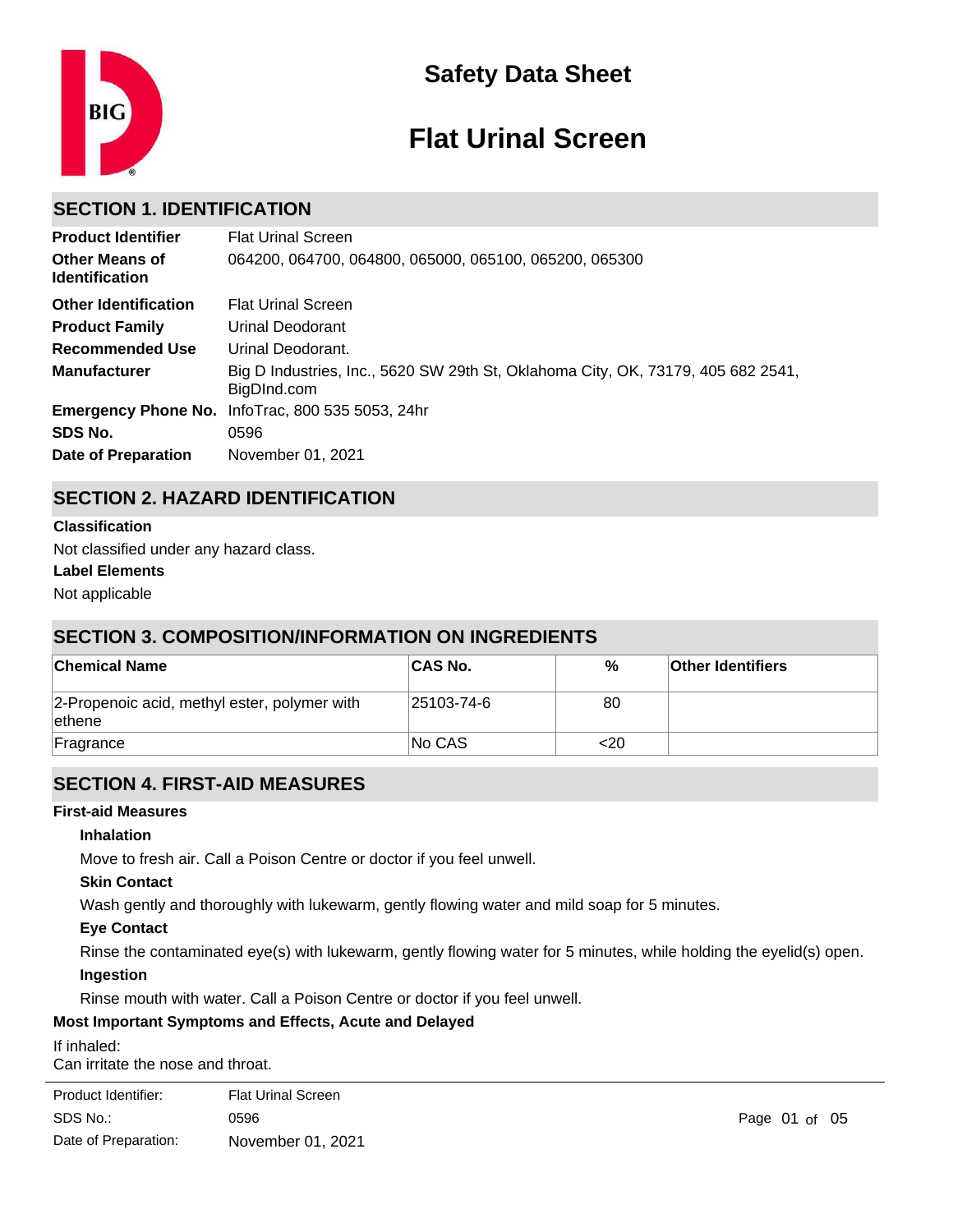#### **Medical Conditions Aggravated by Exposure**

Asthma.

# **SECTION 5. FIRE-FIGHTING MEASURES**

#### **Extinguishing Media**

#### **Suitable Extinguishing Media**

Not combustible. Use extinguishing agent suitable for surrounding fire.

**Unsuitable Extinguishing Media**

None known.

#### **Specific Hazards Arising from the Product**

Can ignite if strongly heated. This product presents no unusual hazards in a fire situation. Very toxic carbon monoxide, carbon dioxide.

# **SECTION 6. ACCIDENTAL RELEASE MEASURES**

**Personal Precautions, Protective Equipment, and Emergency Procedures** No special precautions are necessary. **Environmental Precautions** No special precautions are necessary. **Methods and Materials for Containment and Cleaning Up** No special clean-up methods are necessary. **SECTION 7. HANDLING AND STORAGE**

**Precautions for Safe Handling** No special handling precautions are necessary. **Conditions for Safe Storage**

No special requirements for storage area.

# **SECTION 8. EXPOSURE CONTROLS/PERSONAL PROTECTION**

#### **Control Parameters**

Date of Preparation:

Not available.

# **Appropriate Engineering Controls**

The hazard potential of this product is relatively low. General ventilation is usually adequate.

# **Individual Protection Measures**

**Eye/Face Protection**

**Skin Protection** Not required, if used as directed. Not required if product is used as directed.

# **SECTION 9. PHYSICAL AND CHEMICAL PROPERTIES**

November 01, 2021

| <b>Basic Physical and Chemical Properties</b> |                           |               |  |
|-----------------------------------------------|---------------------------|---------------|--|
| Odour                                         | Fragrant                  |               |  |
| <b>Odour Threshold</b>                        | Not available             |               |  |
| Product Identifier:                           | <b>Flat Urinal Screen</b> |               |  |
| SDS No.:                                      | 0596                      | Page 02 of 05 |  |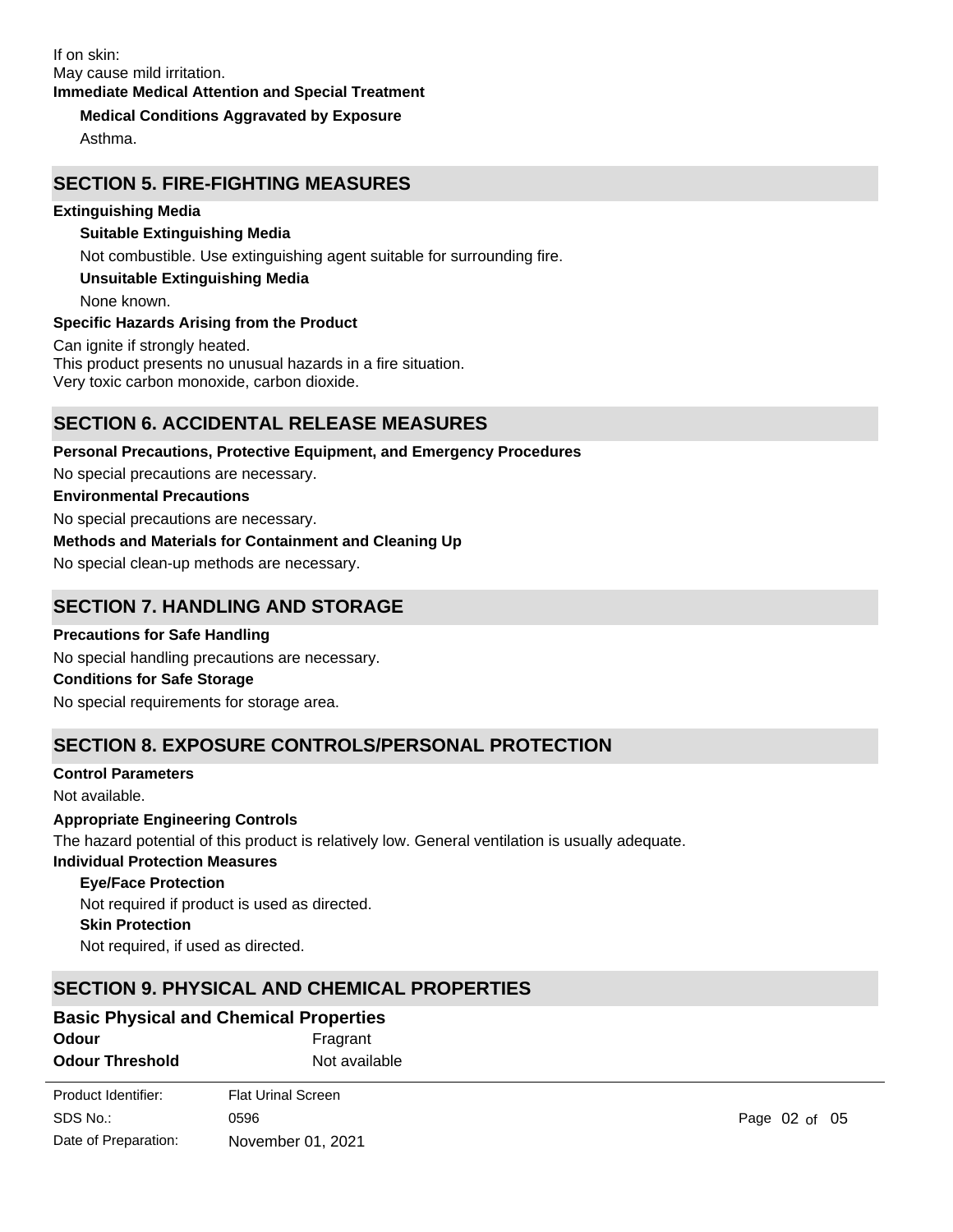| рH                                                           | Not applicable                                    |
|--------------------------------------------------------------|---------------------------------------------------|
| <b>Melting Point/Freezing Point</b>                          | Not available (melting); Not available (freezing) |
| <b>Initial Boiling Point/Range</b>                           | Not available                                     |
| <b>Flash Point</b>                                           | Not applicable                                    |
| <b>Evaporation Rate</b>                                      | Not applicable                                    |
| <b>Upper/Lower Flammability or</b><br><b>Explosive Limit</b> | Not available (upper); Not available (lower)      |
| <b>Vapour Pressure</b>                                       | Not available                                     |
| Vapour Density (air = 1)                                     | Not available                                     |
| <b>Relative Density (water = 1)</b>                          | Not available                                     |
| <b>Solubility</b>                                            | Insoluble in water                                |
| <b>Partition Coefficient,</b><br>n-Octanol/Water (Log Kow)   | Not applicable                                    |
| <b>Auto-ignition Temperature</b>                             | Not available                                     |
| <b>Decomposition Temperature</b>                             | Not available                                     |
| <b>Viscosity</b>                                             | Not applicable (kinematic)                        |
| <b>Other Information</b>                                     |                                                   |
| <b>Physical State</b>                                        | Solid                                             |
| <b>Molecular Formula</b>                                     | Not applicable                                    |
| <b>Molecular Weight</b>                                      | Not applicable                                    |

# **SECTION 10. STABILITY AND REACTIVITY**

**Chemical Stability** Normally stable. **Conditions to Avoid** None known. **Incompatible Materials** None known. **Hazardous Decomposition Products** Very toxic carbon monoxide, carbon dioxide. **Possibility of Hazardous Reactions** None known.

# **SECTION 11. TOXICOLOGICAL INFORMATION**

### **Likely Routes of Exposure**

Inhalation; skin contact; eye contact.

#### **Acute Toxicity**

LC50: No information was located.

LD50 (oral): No information was located.

LD50 (dermal): No information was located.

#### **Skin Corrosion/Irritation**

No information was located. May cause mild irritation.

#### **Serious Eye Damage/Irritation**

No information was located.

SDS No.: Date of Preparation: 0596 **Page 03 of 05** November 01, 2021 Product Identifier: Flat Urinal Screen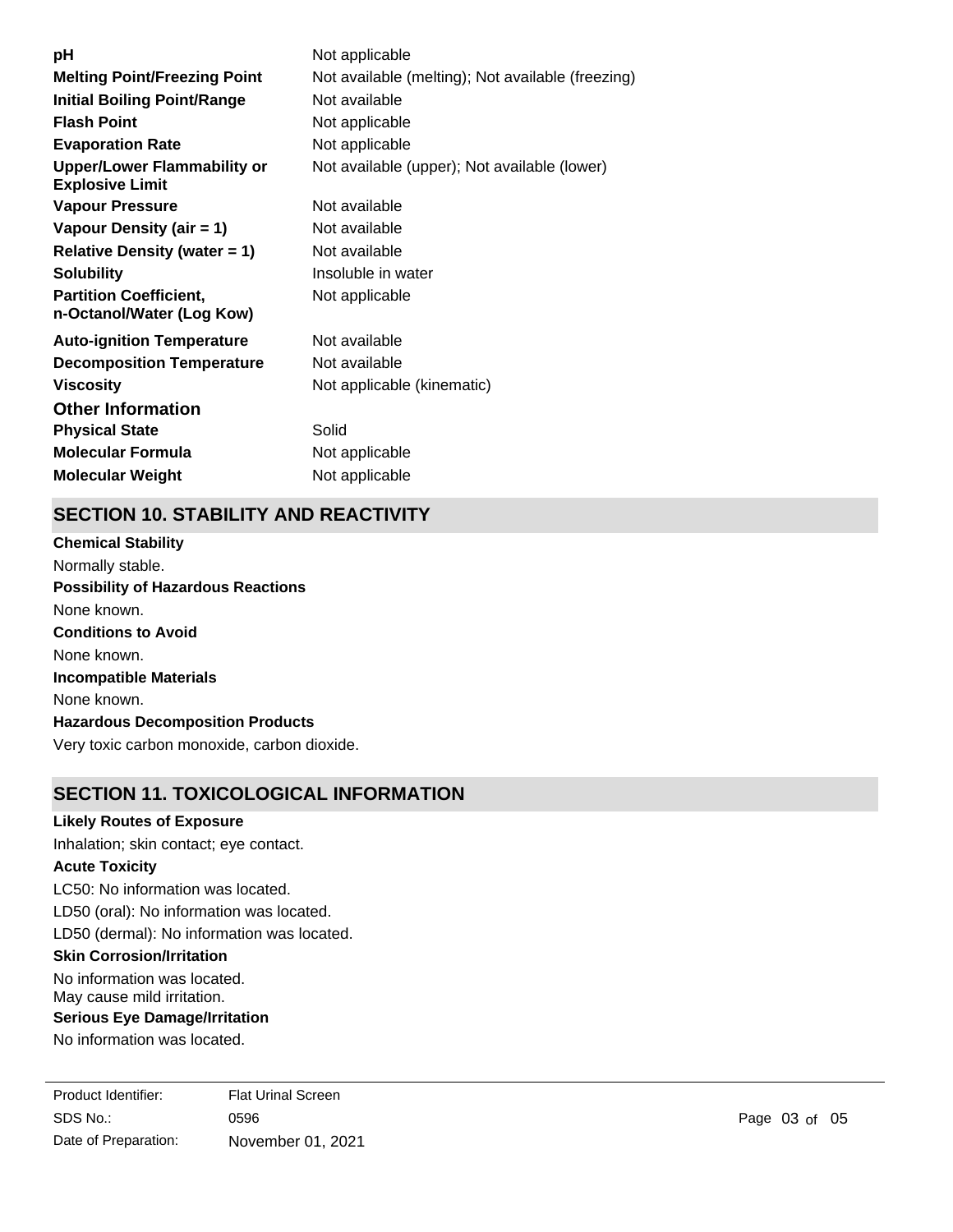#### **STOT (Specific Target Organ Toxicity) - Single Exposure**

#### **Inhalation**

No information was located.

Can irritate the nose and throat.

# **Skin Absorption**

No information was located.

#### **Ingestion**

No information was located.

#### **STOT (Specific Target Organ Toxicity) - Repeated Exposure**

#### Not harmful.

#### **Respiratory and/or Skin Sensitization**

No information was located.

#### **Carcinogenicity**

Not specifically evaluated. No information was located.

#### **Reproductive Toxicity**

**Development of Offspring**

No information was located. No information was located.

#### **Sexual Function and Fertility**

No information was located. No information was located.

#### **Germ Cell Mutagenicity**

No information was located.

No information was located for: Germ Cell Mutagenicity, Interactive Effects

# **SECTION 12. ECOLOGICAL INFORMATION**

Environmental information was not located.

# **SECTION 13. DISPOSAL CONSIDERATIONS**

#### **Disposal Methods**

Contact local environmental authorities for approved disposal or recycling methods in your jurisdiction.

# **SECTION 14. TRANSPORT INFORMATION**

Not regulated under Canadian TDG regulations. Not regulated under US DOT Regulations.

**Special Precautions** Not applicable

# **Transport in Bulk According to Annex II of MARPOL 73/78 and the IBC Code**

Not applicable

# **SECTION 15. REGULATORY INFORMATION**

# **Safety, Health and Environmental Regulations**

# **Canada**

#### **WHMIS 1988 Classification**

Not a WHMIS controlled product.

This product has been classified in accordance with the hazard criteria of the Controlled Products Regulations and the SDS contains all of the information required by the Controlled Products Regulations.